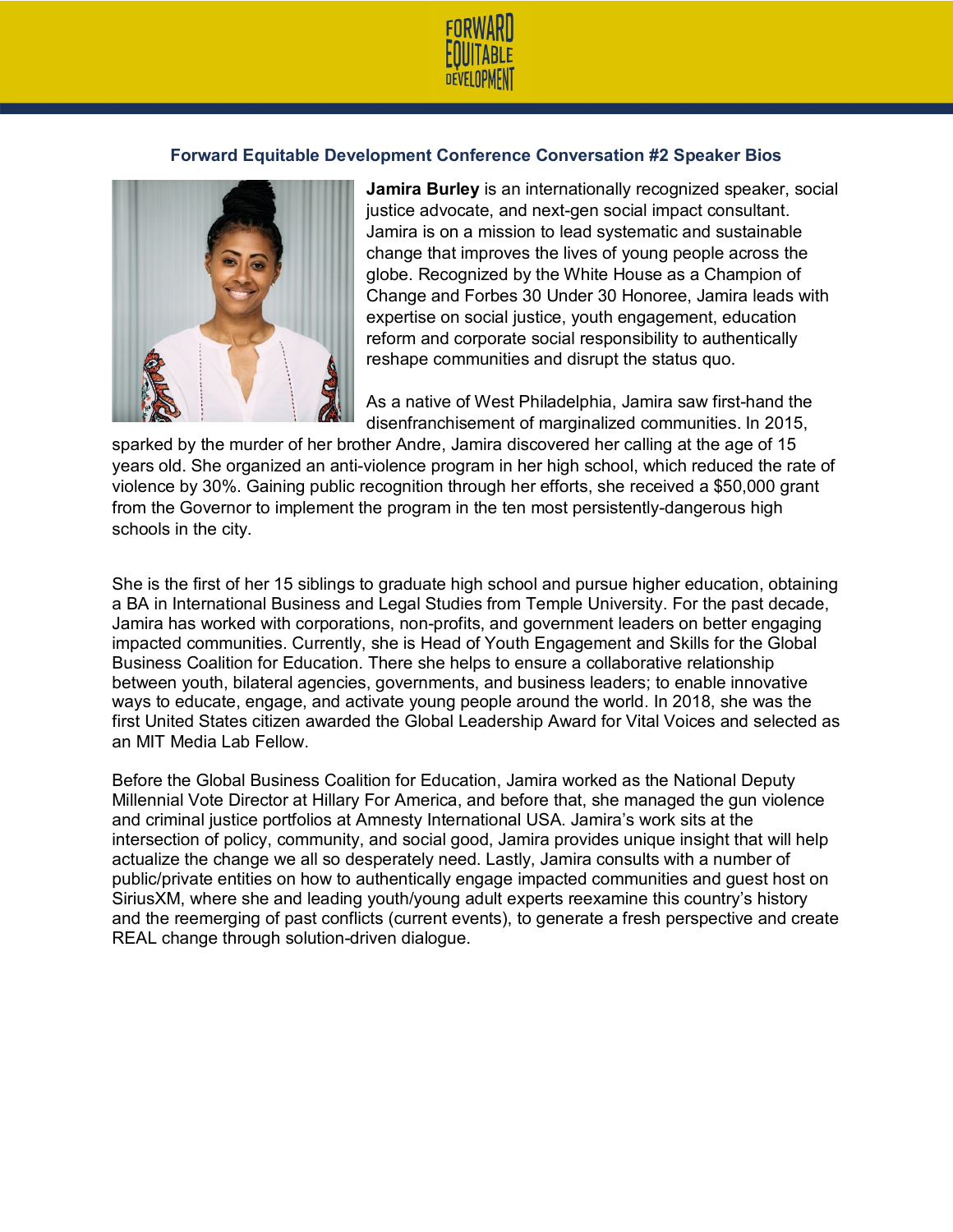



**Andre Perry** is a Fellow in the Metropolitan Policy Program at Brookings, a scholar-in-residence at American University and a columnist for the Hechinger Report. A nationally known and respected commentator on race, structural inequality and education, Perry is a regular contributor to MSNBC and has been published by The New York Times, The Nation, Washington Post, TheRoot.com and CNN.com. Perry has also made appearances on CNN, PBS, National Public Radio, NBC and ABC. His research focuses on race and structural inequality, education, and economic inclusion. Perry's recent scholarship at Brookings has analyzed Black-majority cities and institutions in America, focusing on valuable assets worthy

of increased investment. He is the author of the forthcoming book, Know Your Price: Valuing Black Lives and Property in America's Black Cities, which will be released by Brookings Institution Press in May 2020 and is currently available through pre-order.

Perry's academic writings have concentrated on race, structural inequality, and urban schools. Perry co-authored the Brookings Institution report, Devaluation of Assets in Black Neighborhoods and has presented its findings across the country, including the U.S. House Financial Services Committee. As a follow-up, Perry co-authored Five-star reviews, one-star profits: The devaluation of businesses in Black communities, which examines the effects of racism on business owners' bottom lines. Perry's scholarship and writings on education reform have made him a go-to speaker on structural inequality around schools. For the 10th anniversary of Hurricane Katrina, Perry co-authored School by School: The Transformation of New Orleans Public Education in

"Resilience and Opportunity: Lessons from the U.S. Gulf Coast after Katrina and Rita," published by Brookings Institution Press. Perry also co-authored "The Transformation of New Orleans Public Schools: Addressing System-Level Problems without a System," published by the Data Center of New Orleans. He also co-authored the

chapter Between Public and Private: Politics, Governance, and the New Portfolio Models for Urban School Reform published on Harvard University Press.

A native of Pittsburgh, Pa., Perry earned his Ph.D. in education policy and leadership from the University of Maryland College Park.